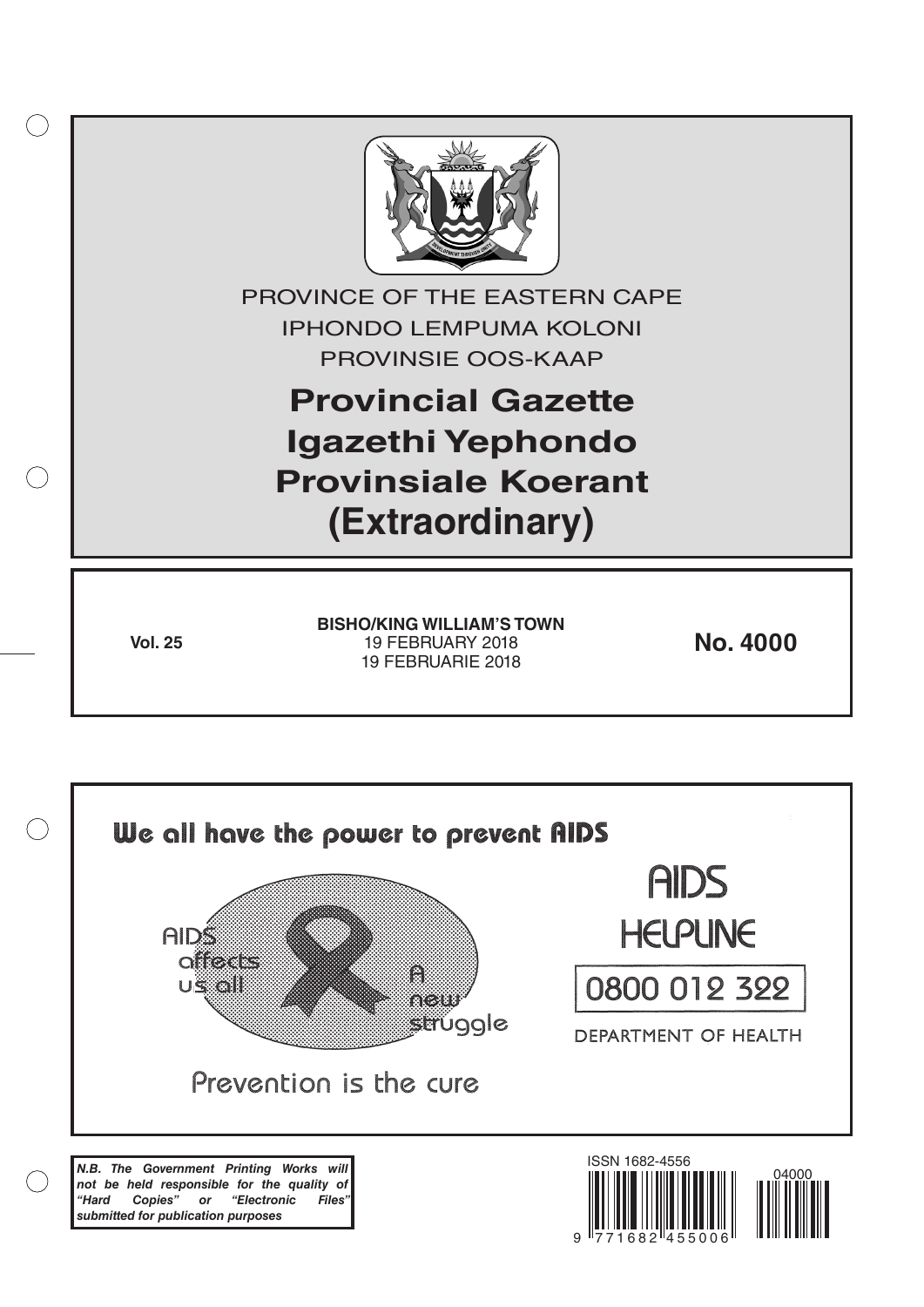# **IMPORTANT NOTICE:**

**The GovernmenT PrinTinG Works Will noT be held resPonsible for any errors ThaT miGhT occur due To The submission of incomPleTe / incorrecT / illeGible coPy.**

**no fuTure queries Will be handled in connecTion WiTh The above.**

# **CONTENTS**

|    |                                                                                                          | Gazette<br>No. | Page<br>No |
|----|----------------------------------------------------------------------------------------------------------|----------------|------------|
|    | <b>PROVINCIAL NOTICES • PROVINSIALE KENNISGEWINGS</b>                                                    |                |            |
| 27 | Gambling and Betting Act (5/1997) (Eastern Cape) (as amended): Notice of public hearings in terms of the | 4000           |            |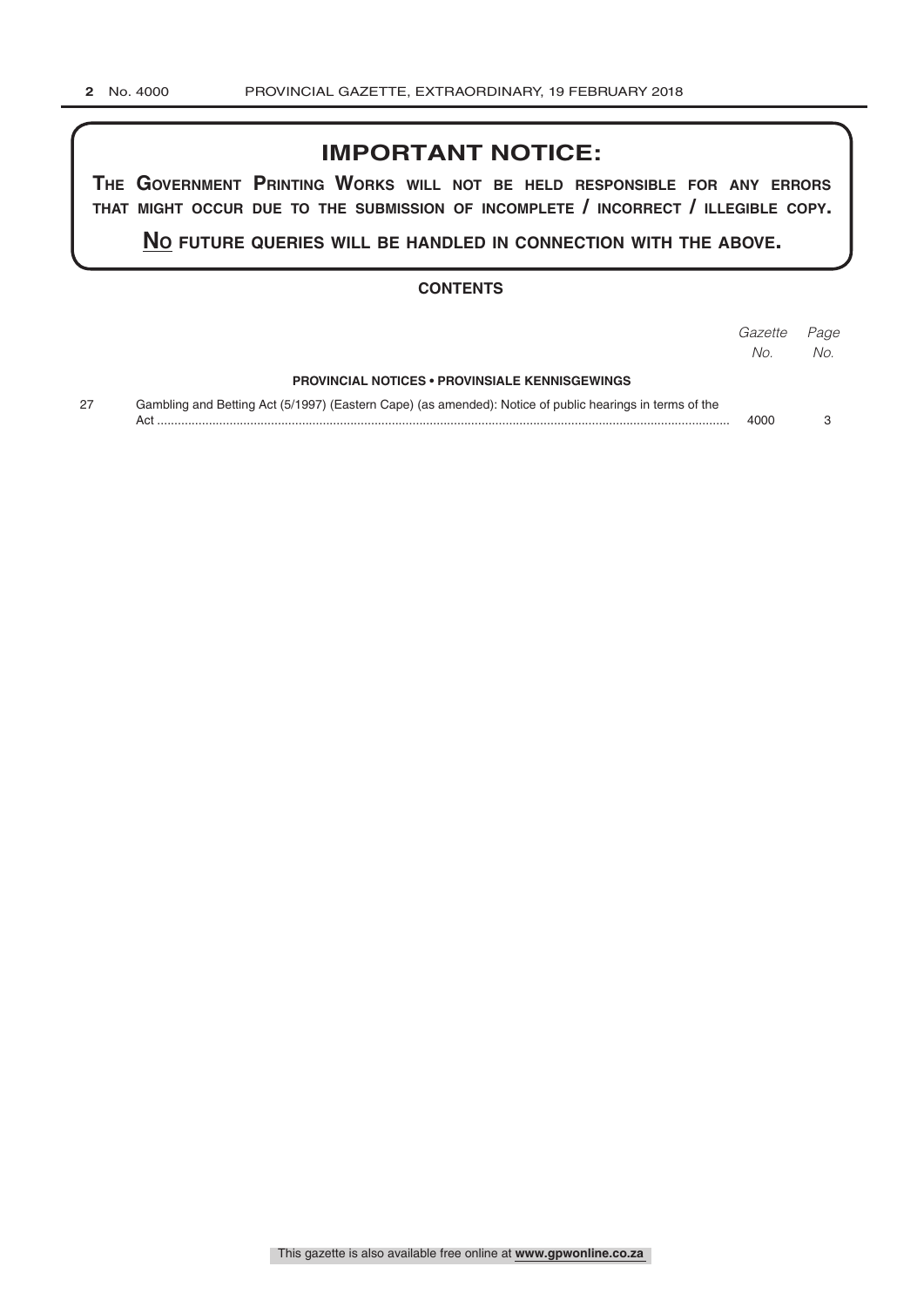# Provincial Notices • Provinsiale Kennisgewings

# **PROVINCIAL NOTICE 27 OF 2018**

# **NOTICE OF PUBLIC HEARINGS IN TERMS OF THE GAMBLING AND BETTING ACT, 1997 (ACT NO. 5 OF 1997) (EASTERN CAPE) (as amended)**

**NOTICE IS HEREBY GIVEN** that Public hearings in terms of section 28(1) of the Gambling and Betting Act, 1997 (Act No. 5 of 1997) (Eastern Cape) (as amended) ("the Act"), will be held in respect of applications received for Independent Site Operator Licences and Gambling Machine Site Licences in terms of section 50 (read with section 49) of the Act, as set out in the Schedules hereunder on **Thursday, 22 February 2018** at **13:00** or as soon thereafter as the Board may be heard at the **Department of Water Affairs office Auditorium** situated at **No.2 Hargreaves Ave, King Williams Town** and **Friday, 23 February 2018** at **14:00**  or as soon thereafter as the Board may be heard at **Nelson Mandela Bay Municipality City Hall Auditorium** situated at **Govan Mbeki Avenue, Central, Port Elizabeth.**

**RM ZWANE CHIEF EXECUTIVE OFFICER EASTERN CAPE GAMBLING AND BETTING BOARD ECGBB Building Quenera Park Quenera Drive Beacon Bay EAST LONDON 5241**

#### **SCHEDULE A**

**ALFRED NZO DISTRICT MUNICIPALITY (TWO (2) LICENCES AVAILABLE)**

#### **MOUNT FRERE**

(1) K2017440277 (Pty) Ltd (2017/440277/07) t/a Spinners Mount Frere has applied for an Independent Site Operator Licence (Type D) (21 – 40 Gambling Machines) at Shop C & J3A, Erf 1530, Mount Frere.

## **MBIZANA**

(2) Spin and Win Entertainment Mbizana (Pty) Ltd (2014/016974/07) t/a Spin N Win Mbizana has applied for an Independent Site Operator Licence (Type D) (21 – 40 Gambling Machines) at Shop No.7 Bizana Square, Church Street, MBizana.

#### **MATATIELE**

(3) Marshalls World of Sport Eastern Cape (Pty) Ltd (1998/023845/07) t/a Marshall World Sport has applied for an Independent Site Operator Licence (Type D) (21 – 40 Gambling Machines) at No. 16 Jagger Street, Matatiele, Eastern Cape.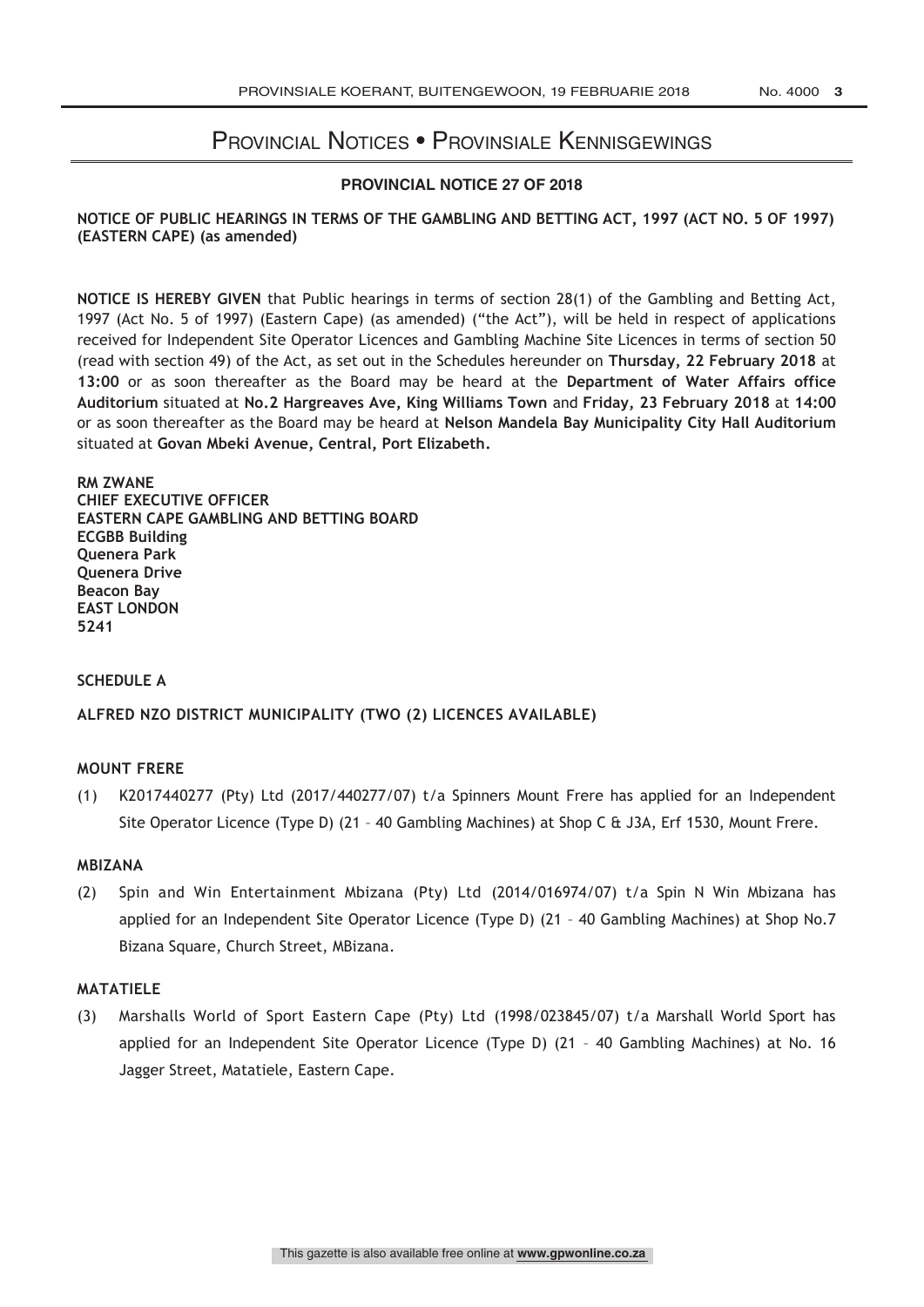#### **SCHEDULE B**

## **BUFFALO CITY METRO AND AMATHOLE DISTRICT MUNICIPALITY (TWO (2) LICENCES AVAILABLE)**

#### **EAST LONDON**

- (1) Marshalls World of Sport Eastern Cape (Pty) Ltd (1998/023845/07) t/a Marshall World Sport has applied for an Independent Site Operator Licence (Type D) (21 – 40 Gambling Machines) at Gladstone House, No.2 Albert Street, East London.
- (2) K2017440277 (Pty) Ltd (2017/440277/07) t/a Spinners East London applied for an Independent Site Operator Licence (Type D) (21 – 40 Gambling Machines) at Shop T3 and T5, Gillwell Taxi Retail Park, Corner Gillwell Road and Fleet Street, East London.

# **MDANTSANE**

(3) Golden Palace Site 3 (Pty) Ltd (2017/286175/07) t/a Golden Palace Mdantsane has applied for an Independent Site Operator Licence (Type D) (21 – 40 Gambling Machines) at Outlet 2, Mdantsane City Shopping Centre, Corner Billie Road and Qumza Highway, Mdantsane, East London.

#### **KING WILLIAMS TOWN**

(4) GSlots ISO EC (Pty) Ltd (2017/465912/07) t/a GR - Slots has applied for an Independent Site Operator Licence (Type D) (20 – 40 Gambling Machines) at Shop No.13, First Floor, King Williams Town Market Square, King Williams Town.

# **SCHEDULE C**

**NELSON MANDELA BAY METRO AND SARA BAARTMAN DISTRICT MUNICIPALITY (TWO (2) LICENCES AVAILABLE)**

#### **PORT ELIZABETH**

(1) Marshalls World of Sport Eastern Cape (Pty) Ltd (1998/023845/07) t/a Marshall World Sport has applied for an Independent Site Operator Licence (Type D) (21 – 40 Gambling Machines) at Shop No.22, Ziyabuya Shopping Centre, Corner Uitenhage Road and Mkwenkwe Street, Kwadwesi, Port Elizabeth.

#### **UITENHAGE**

- (2) K2014000230 (Pty) Ltd (2014000230/07) t/a Spin N Win Uitenhage has applied for an Independent Site Operator Licence (Type D) (21 – 40 Gambling Machines) at Shop No.G4 Uitenhage Mall, 108 Market Street, Uitenhage.
- (3) WH van der Vyver (Pty) Ltd (2014/043553/07) t/a Marshall World Sport Uitenhage has applied for an Independent Site Operator Licence (Type D) (21 – 40 Gambling Machines) at No.110 Durban Road, Uitenhage.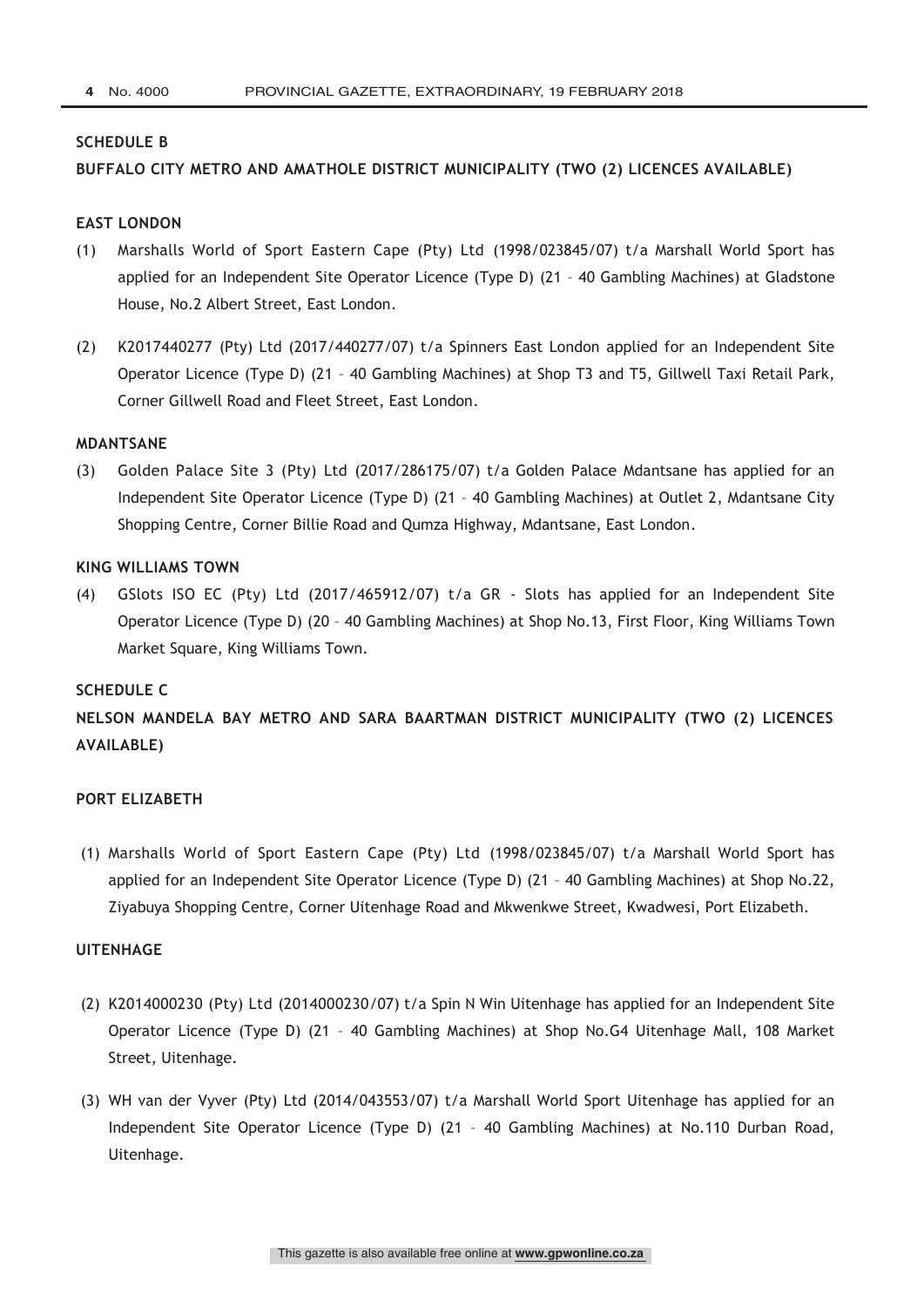#### **PORT ELIZABETH**

- (4) GEC Gaming (Pty) Ltd (2017/422171/07) t/a Royal Aces and Bistro has applied for an Independent Site Operator Licence (Type D) (21 – 40 Gambling Machines) at Shop No. LG143, Baywest Mall, Baywest Boulevard, Port Elizabeth.
- (5) WH van der Vyver (Pty) Ltd (Pty) Ltd (2014/043553/07) t/a Marshall World Sport Linton Grange has applied for an Independent Site Operator Licence (Type D) (21 – 40 Gambling Machines) at No. 527 Cape Road, Linton Grange, Port Elizabeth*.*
- (6) Marshalls World of Sport Eastern Cape (Pty) Ltd (1998/023845/07) t/a Marshall World Sport has applied for an Independent Site Operator Licence (Type D)  $(21 - 40$  Gambling Machines) at 1<sup>st</sup> Floor, Rochelle Centre, Ring Road, Greenacres, Port Elizabeth.

### **SCHEDULE D**

# **VSLOTS**

(1) Old Lady Saloon (Pty) Ltd t/a Old Lady Salon has applied for a Gambling Machine Site Licence (6 – 15 Gambling Machines) at No.301 Cape Road, Newton Park, Port Elizabeth.

# **PIONEER SLOTS**

(2) Greenbushes Trading (Pty) Ltd (2016/323169/07) t/a Chelsea Sports Bar has applied for a Gambling Machine Site Licence (6 – 15 Gambling Machines) at Shop 4 & 5, The Junction, Old Cape Road, Greenbushes, Port Elizabeth.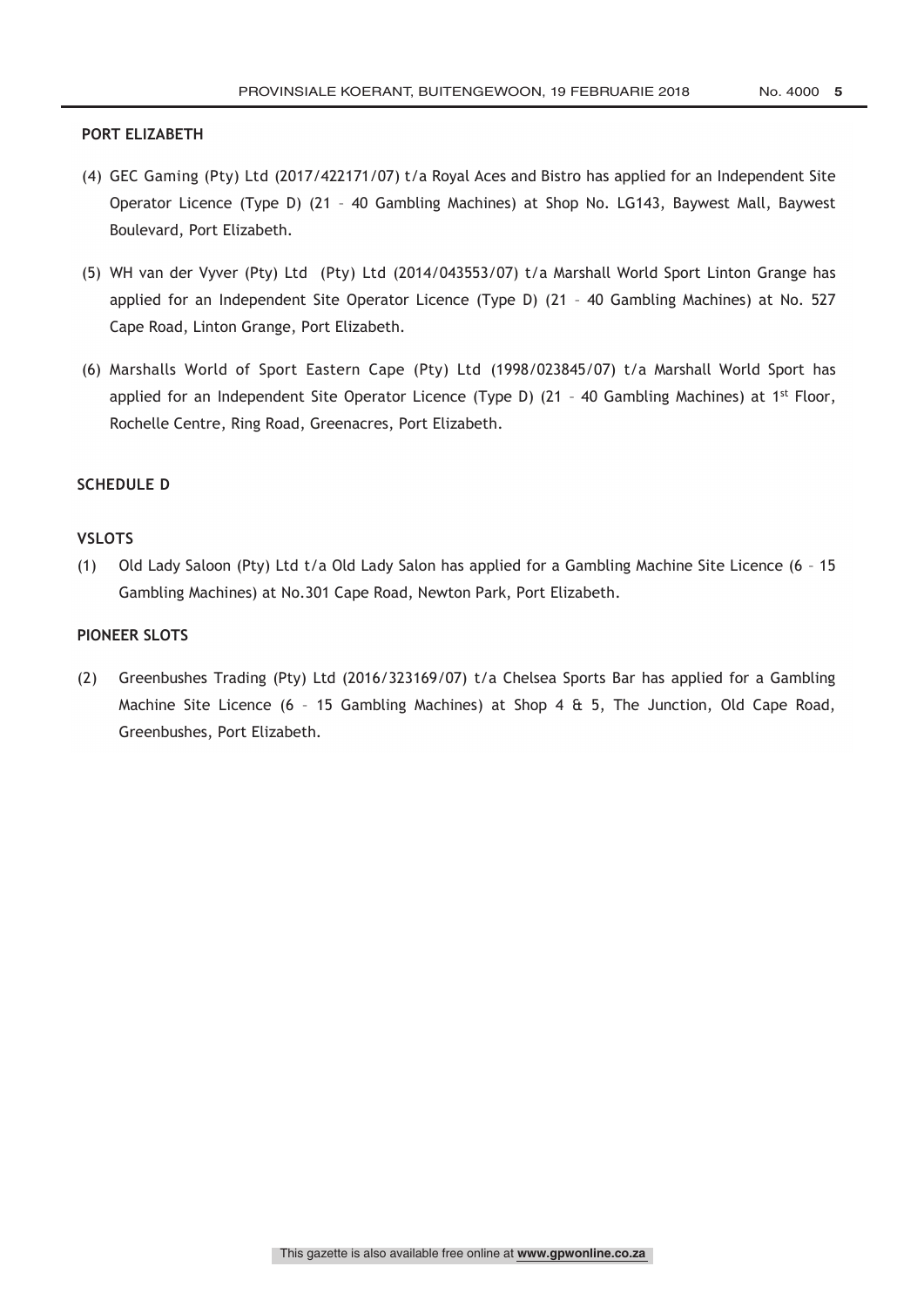This gazette is also available free online at **www.gpwonline.co.za**